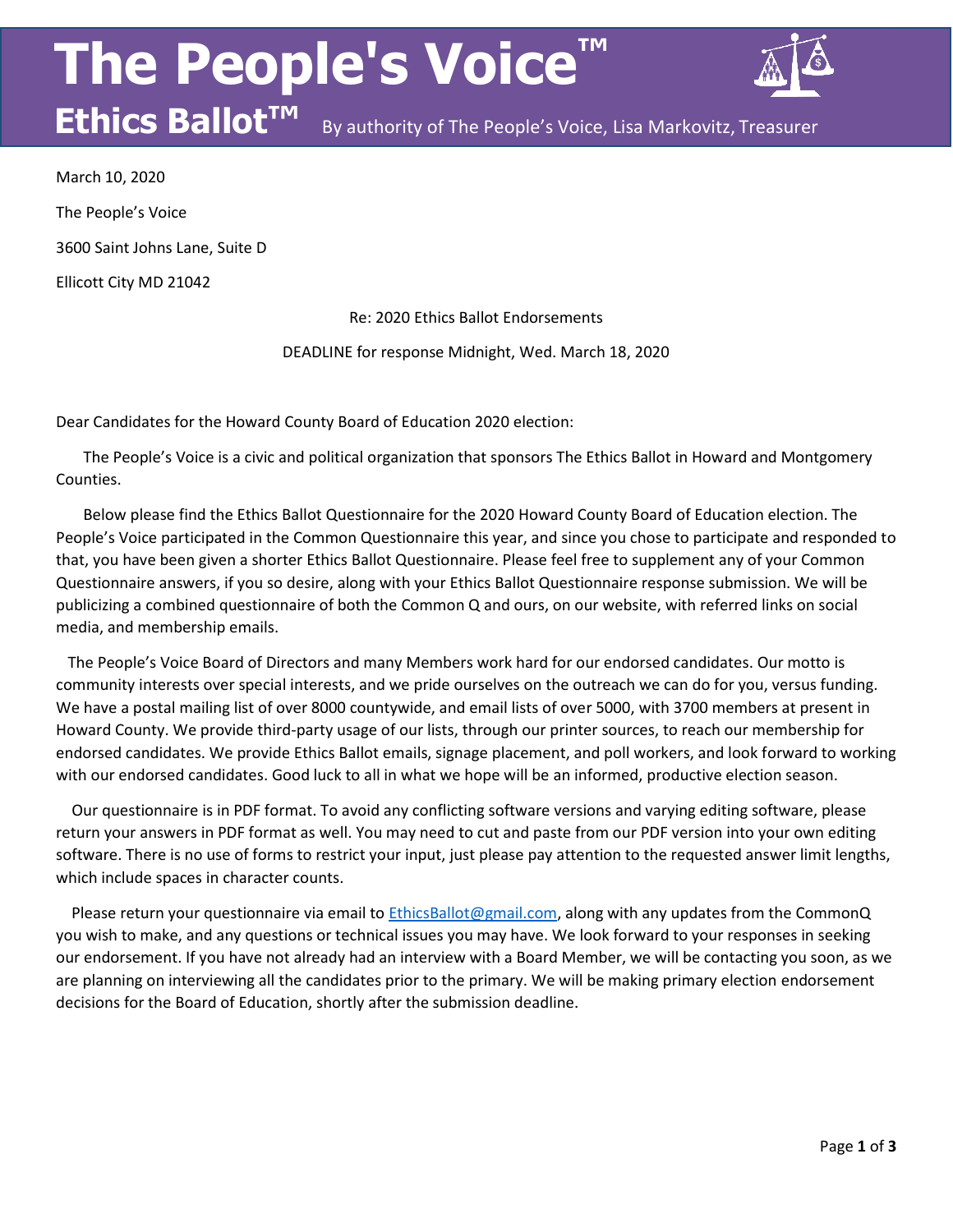# **The People's Voice Ethics Ballot™**



By authority of The People's Voice, Lisa Markovitz, Treasurer

### **Individual Information (supplementing CommonQ)**

### **Gene Ryan, District 5**

List who has been compensated to provide services to your campaign. List your campaign managers. Note current cash on hand in your campaign account, and your donations received and spent. You only need to note figures that are not included yet on campaign finance filings.

**Many years ago, when I was first elected to my local Board of Education (BOE) in NJ, I didn't have any consultants, strategists, or campaign managers, and I won my election by a considerable margin. The Board of Education, regardless of the school district, was and still is a non-partisan entity.**

**The people I represented understood the value of having an authentic candidate who did not need to be rehearsed or surrounded by strategic social media campaigns, fancy videos, or edited photography. I was then, just like I am now, an everyday person who understood the value of a dollar and cared deeply about the future of our community. I spoke from my heart to the needs of the people, and I acted by implementing innovative solutions and delivering a school system the community wanted.** 

**Serving our community and families is a privilege for those who are qualified to do so, and that is why I was elected. I believe that those fundamental rules still apply, and therefore my campaign has not hired nor paid any "consultants" or "strategists." I am both the candidate and the campaign manager, although arguably, my wife is my partner and my rock in this undertaking. I am concerned that the farther a candidate wades into using political manipulation tools, the more the candidate stops representing the children and families and starts becoming a politician.**

**My candidate committee finance filing is not yet complete; however, as soon as the accounting is finished, I will share the information directly with your organization. In the interim, I have accepted no financial or inkind donations from any organization, special interest group, political action committee, or other similar entity. I have also not received any single donation over \$200.** 

List organizations/groups/committees (both education-related and not) of which you are an official member.

#### **National/Regional:**

- **International Association of Fire Fighters, Local 36, Washington, DC**
- **American Academy of Pediatrics PEPP Education Steering Committee**
- **American College of Emergency Physicians Pre-Hospital Care Workgroup**
- **National Burn Society Curriculum Advisory Committee**
- **Federal Emergency Management Urban Search and Rescue Task Force**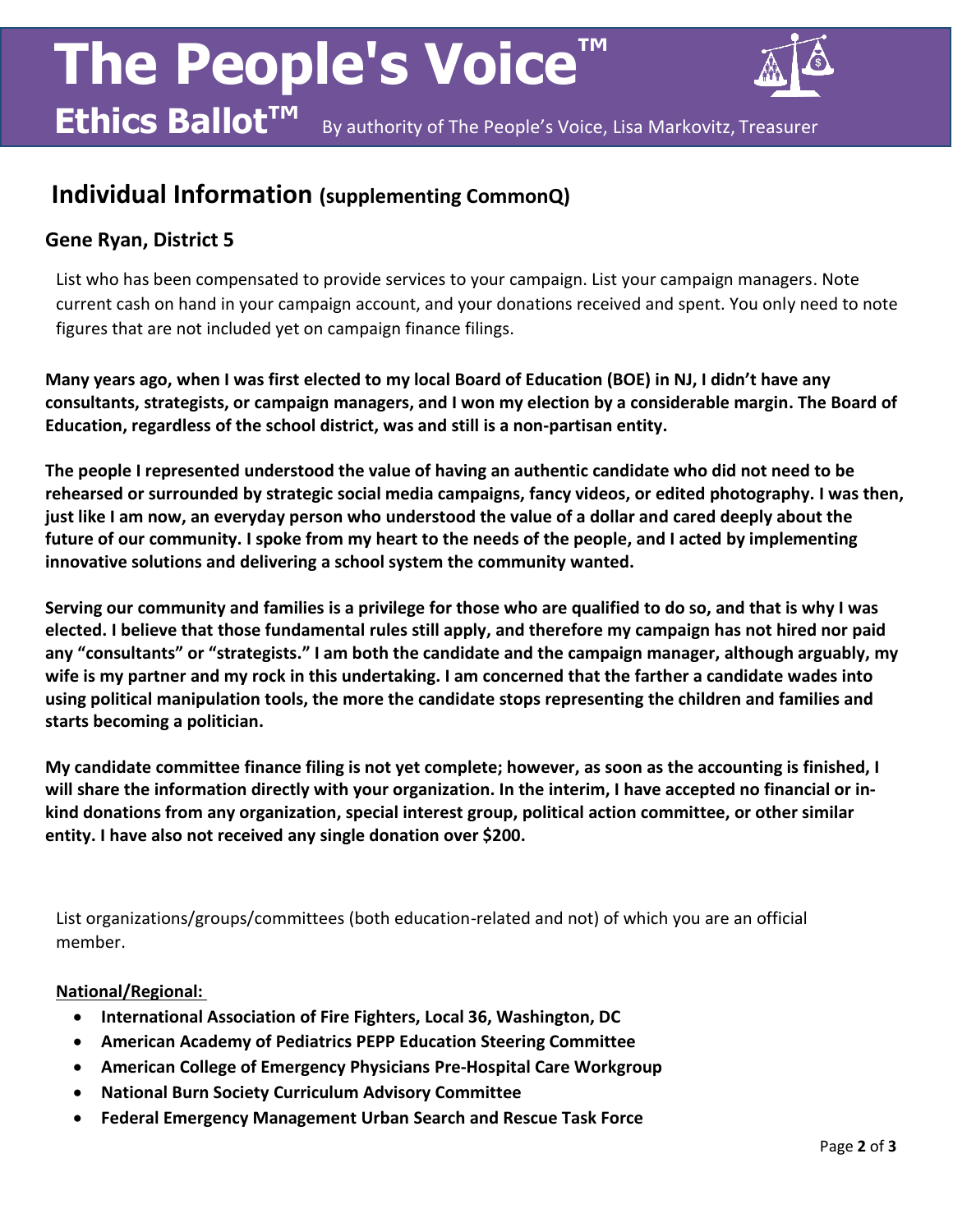# **The People's Voice**



#### **Ethics Ballot™** By authority of The People's Voice, Lisa Markovitz, Treasurer

- **US Police Canine Association**
- **International Homicide Investigators Association**
- **International Fire Service Accreditation Congress**
- **Metropolitan Washington Council of Governments, Public Safety Committee**
- **Metropolitan Washington Council of Governments, Education Committee**
- **National Academy of Public Administration**

#### **State:**

- **Decoding Dyslexia Maryland**
- **Parent Encouragement Project**

#### **County/Local:**

- **Howard County Public School PTAs (several)**
- **Howard County Special Education Citizen Advisory Committee**
- **HCPSS Superintendent's Advisory Committee (group dissolved 2019)**
- **Atholton High School Athletic Boosters**
- **Atholton High School JROTC Boosters**
- **Howard County Public School System Dyslexia Workgroup**
- **Howard County Dyslexia Support Group**
- **Teelin Irish Dance Boosters (Founding members)**
- **KC Waves Community Swim Team Parent Committee**
- **Howard County Board of Appeals**

## **Community Interest / Position Questions**

1. In what areas of public education do you refuse to compromise, due to strong beliefs? How would you make changes in these areas? Give examples of how you collaborated and compromised with colleagues who disagreed with you. (Character limit please 1200)

**During my time as a Board of Education member in New Jersey, I found great success in providing public school administration oversight by relying on a few guiding principles to most all situations.** 

- **I. All children and families deserve the opportunity to achieve.**
- **II. Public school system leaders choose one of two pathways for problem-solving. The first pathway involves fixing the problem right in front of us, meeting the needs of the outspoken few, and then moving on with other things. The second pathway offers a more systemic and comprehensive solution. Pathway two means doing difficult work and finding solutions that benefit everyone, regardless of influence. I am proud to say that I have worked hard to make sure all families have a**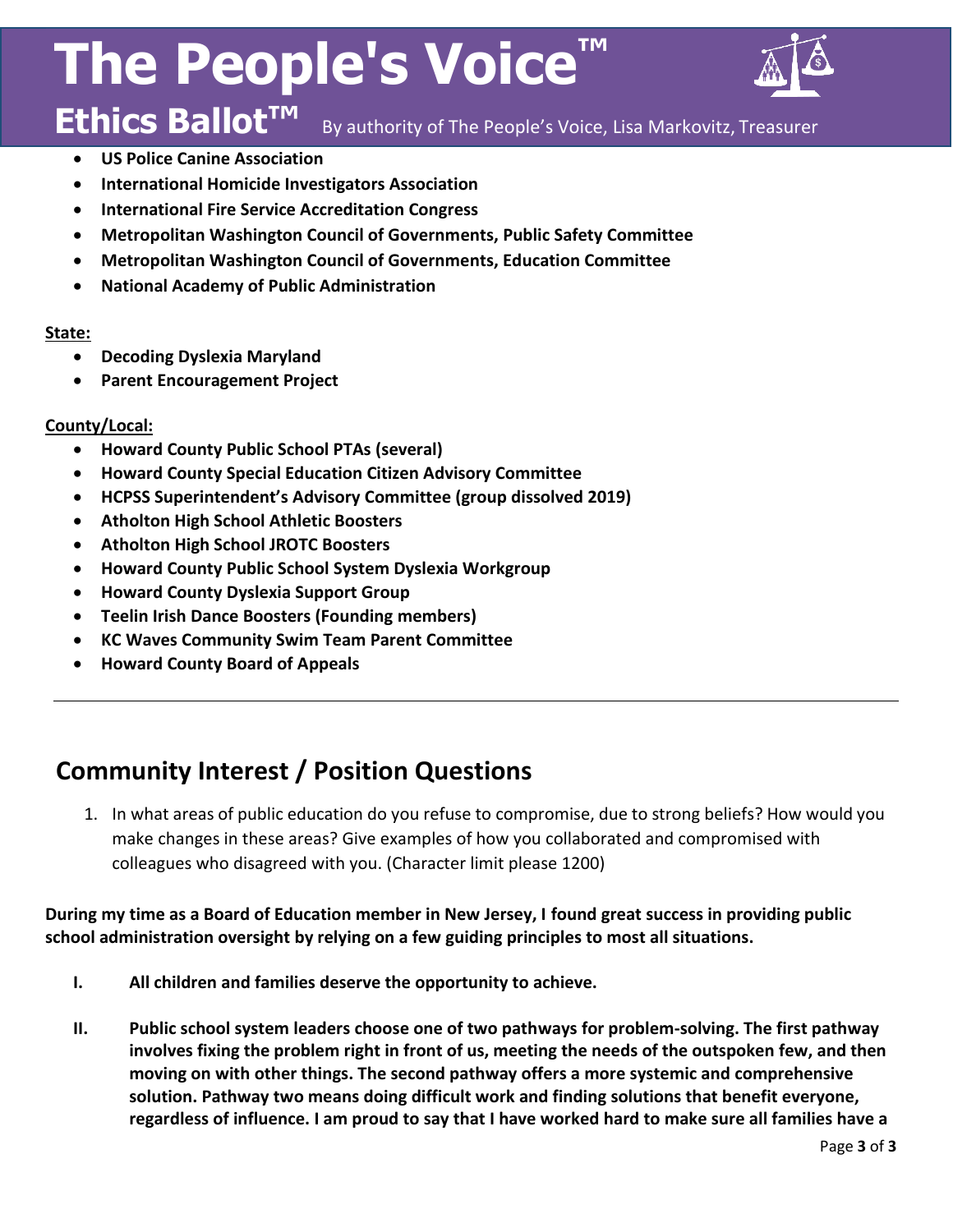# **The People's Voice™ Ethics Ballot™**



By authority of The People's Voice, Lisa Markovitz, Treasurer

**voice and that no concerns are marginalized.**

- **III. Howard County families deserve the best, and the best doesn't necessarily mean the most expensive. Fully funding education is the right call but being fiscally conservative and ensuring money is spent efficiently must come first. Public education is a taxpayer-funded business, and being financially responsible is a requirement, not an option.**
- **IV. Our public-school system is much like any other living thing. The system either grows or dies, but it never stays the same. Doing things the same way they have always been done will result in inefficiency, wastefulness, and ultimately failure. We have seen this firsthand when some BOE members, past and current, have failed to question information and then go along with half-baked plans based on the false premise that there is no other way to achieve a solution.**

**Principled leadership has allowed me to deliver on the shared community vision for public schools. I have fulfilled my promises by identifying obstacles before they materialize and by overcoming unspoken objections. Identifying and mitigating unspoken objections is how I have successfully managed to create group consensus.** 

**Today our world faces a global pandemic that will kill thousands of people. In my public safety career, I began preparing for today's challenges decades ago through formal education and real-world experience. If meaningful solutions could simply be found in a textbook, then we wouldn't have any real problems. I have applied that same lifelong preparedness approach to my work with our public-school system.**

**The truth is that real solutions, the ones that make a difference and improve lives, come from experience, innovation, and unconventional thinking. Being prepared to meet our community's public-school expectations is a minimum requirement for any responsible BOE member. The knowledge, skill, and ability to understand many concepts and functions across vast areas of school administration requires real experience to deliver positive outcomes. I have the proven experience and expertise to hold leaders accountable and deliver on the promises I make.**

2. Give examples, in your personal or professional life, that demonstrate your willingness to hold people accountable and include transparency for the community. (Character limit 1200)

**In 2010 I was hired to oversee emergency medical services for the District of Columbia. With a multibilliondollar budget and nearly 1.5 million residents and visitors, this was no small task. Almost immediately, I uncovered some alarming truths. People were dying needlessly, highly potent narcotic medications were disappearing, and millions of dollars in reimbursable expenses were nonexistent.** 

**I immediately conducted a host of root causation analyses to determine the underlying issues, and once completed, I submitted a series of executive briefs outlining the findings. To my total surprise, the reports were largely ignored, even as problems persisted and despite my continued reporting. I didn't just complain about the issues; I proposed workable solutions, which would have cost very little money to implement. The solutions I created were based on national best practice gold standards and simply demanded accountability.**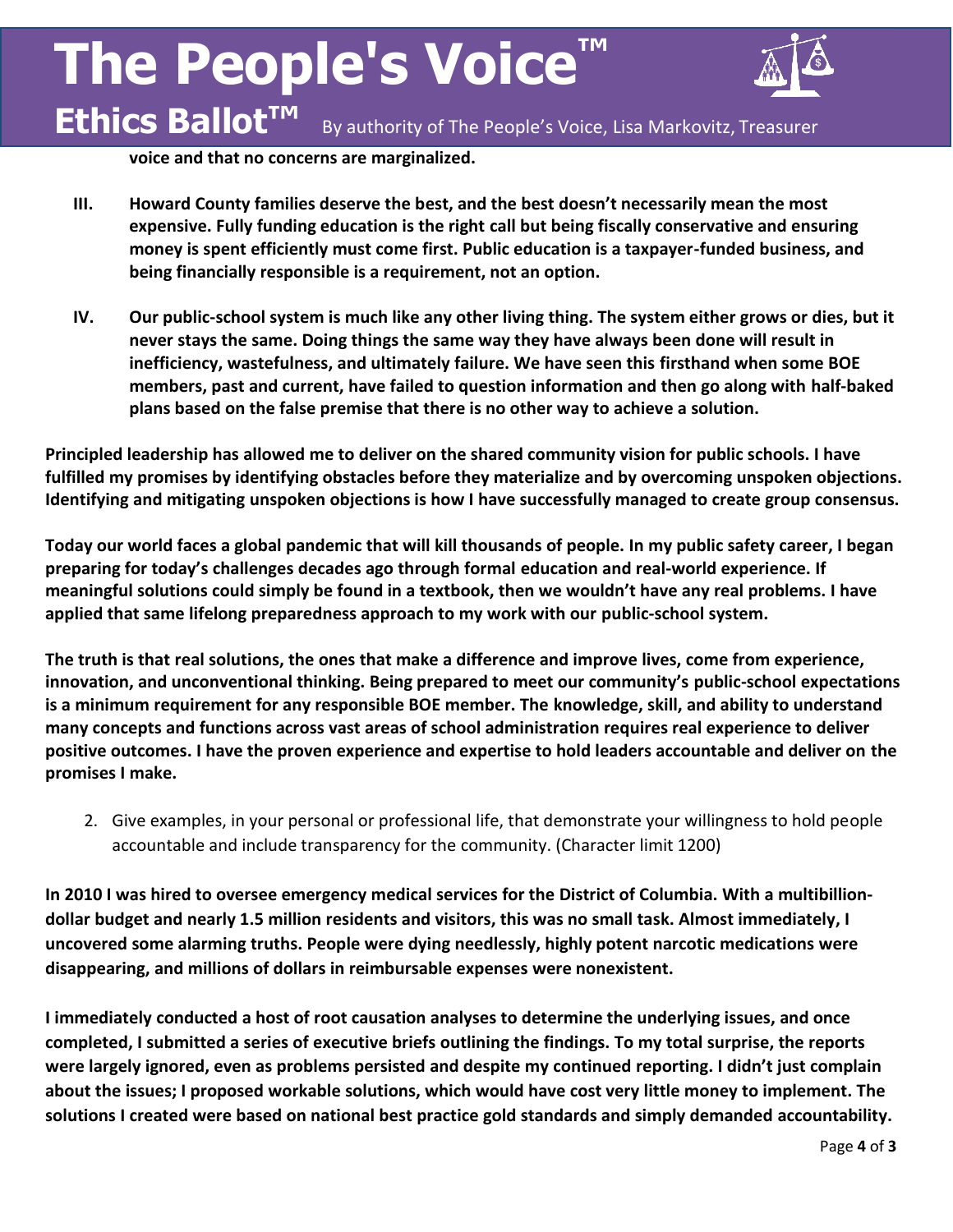# **The People's Voice™**

**Ethics Ballot™**



### By authority of The People's Voice, Lisa Markovitz, Treasurer

**Despite my unrelenting best efforts, my reports and proposed solutions were ignored. The message was clear that I was to be quiet, stop reporting issues and solutions, and simply collect a salary for showing up. Government leaders decided to marginalize the problems and the lives of the people who were suffering as a result.**

**Doing nothing was not an option for me, so I persisted. Shortly after that, I was demoted, despite a spotless performance record. I went from a near \$175,000-year salary to a \$41,000 salary as a firefighter—the cost of speaking up nearly bankrupt my family. Despite the tremendous hardship, I did not run away under pressure; instead, I turned the volume up. I testified before various governmental bodies about what was happening, and I ultimately filed a whistleblower lawsuit. The experience was horrible, and it was the best thing that I never want to do again. I was proud of my actions on behalf of people who didn't even know they deserved better.**

**The experience was devastating and cost me dearly. I didn't have any big organizations backing me, and I didn't have any expensive attorneys to set the record straight. I was personally dragged through the mud for years because I believed in accountability and transparency. I was attacked from every angle imaginable. I was told I didn't know what I was talking about. I was told I was exaggerating or lying about what I had found. Ultimately, after many years of ugliness, I prevailed. The fire chief, the medical director, and the deputy mayor for public safety resigned, and the mayor lost reelection. DC residents and visitors finally received the services they deserved.**

**I put the wellbeing and security of my family on the line for total strangers. We each have a responsibility to leave our community better than we found it. I have chosen public service as my way to fulfill that responsibility. Fighting bullies and stopping waste, fraud, and mismanagement by delivering real solutions is what I do. I prefer to foster agreement and provide responsible solutions by working from within. During times when that fails, it is not enough to simply complain and throw your hands in the air. Real leaders, which is what HCPSS desperately needs, must stand up and take meaningful action to create the change our community deserves. I have that ability, and I look forward to being a part of the solution we all seek.**